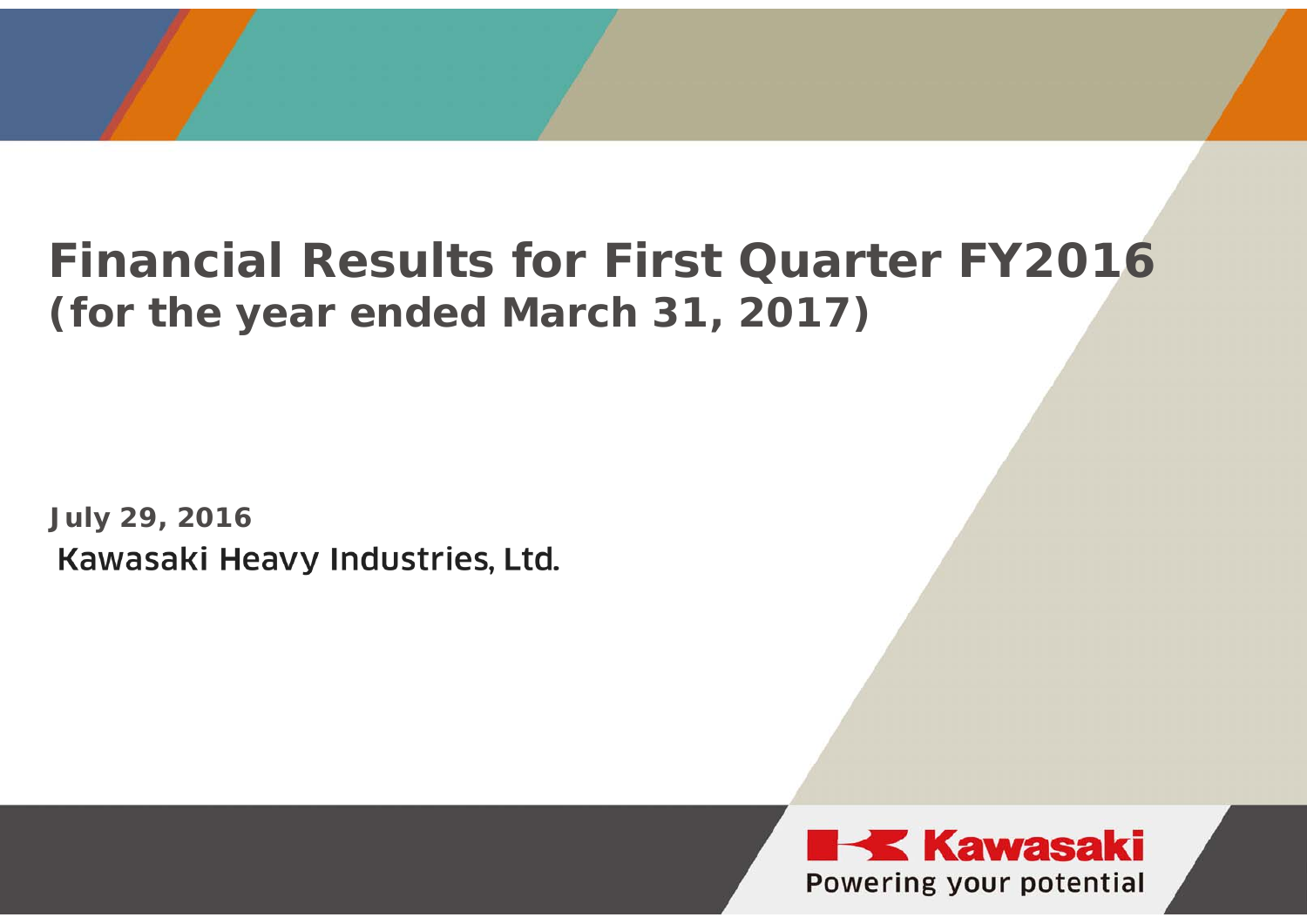| <b>I. Consolidated Results for First Quarter FY2016</b>                                                                                                                                                                                                                                                |                       | <b>II. Forecast for FY2016</b>                                                                                                                                                  |                      |
|--------------------------------------------------------------------------------------------------------------------------------------------------------------------------------------------------------------------------------------------------------------------------------------------------------|-----------------------|---------------------------------------------------------------------------------------------------------------------------------------------------------------------------------|----------------------|
| <b>Summary of Financial Results</b><br>$\leftrightarrow$<br><b>Financial Results by Segment</b><br>$\Leftrightarrow$<br>Summary of Income Statement<br>$\Leftrightarrow$<br><b>Financial Results by Segment</b><br>$\Leftrightarrow$<br>Ship & Offshore Structure<br><b>Rolling Stock</b><br>Aerospace | 3<br>4<br>5<br>6<br>8 | <b>Consolidated Operating Performance</b><br>✧<br>$\Diamond$ Forecast by Segment<br>$\Diamond$ Before-tax ROIC by Segment<br>R&D/CAPEX/Number of Employees<br>$\Leftrightarrow$ | 15<br>16<br>17<br>18 |
| Gas Turbine & Machinery<br>Plant & Infrastructure<br>Motorcycle & Engine<br><b>Precision Machinery</b>                                                                                                                                                                                                 | 9<br>10<br>11<br>12   | $\langle$ Appendix $\rangle$<br>Status of offshore service vessels<br>business                                                                                                  | 19                   |
| <b>Summary of Balance Sheet</b><br>Summary of Cash Flows                                                                                                                                                                                                                                               | 13<br>14              | <b>Historical Data</b>                                                                                                                                                          | 21                   |

### $\diamond$  Summary of Cash Flows

### **II**. **Forecast for FY2016**

| $\Diamond$ Consolidated Operating Performance | 15 |
|-----------------------------------------------|----|
| $\Diamond$ Forecast by Segment                | 16 |
| $\Diamond$ Before-tax ROIC by Segment         | 17 |
| $\Diamond$ R&D/CAPEX/Number of Employees      | 18 |

### <Appendix >

| Status of offshore service vessels | 19 |
|------------------------------------|----|
| business                           |    |
|                                    |    |

**2**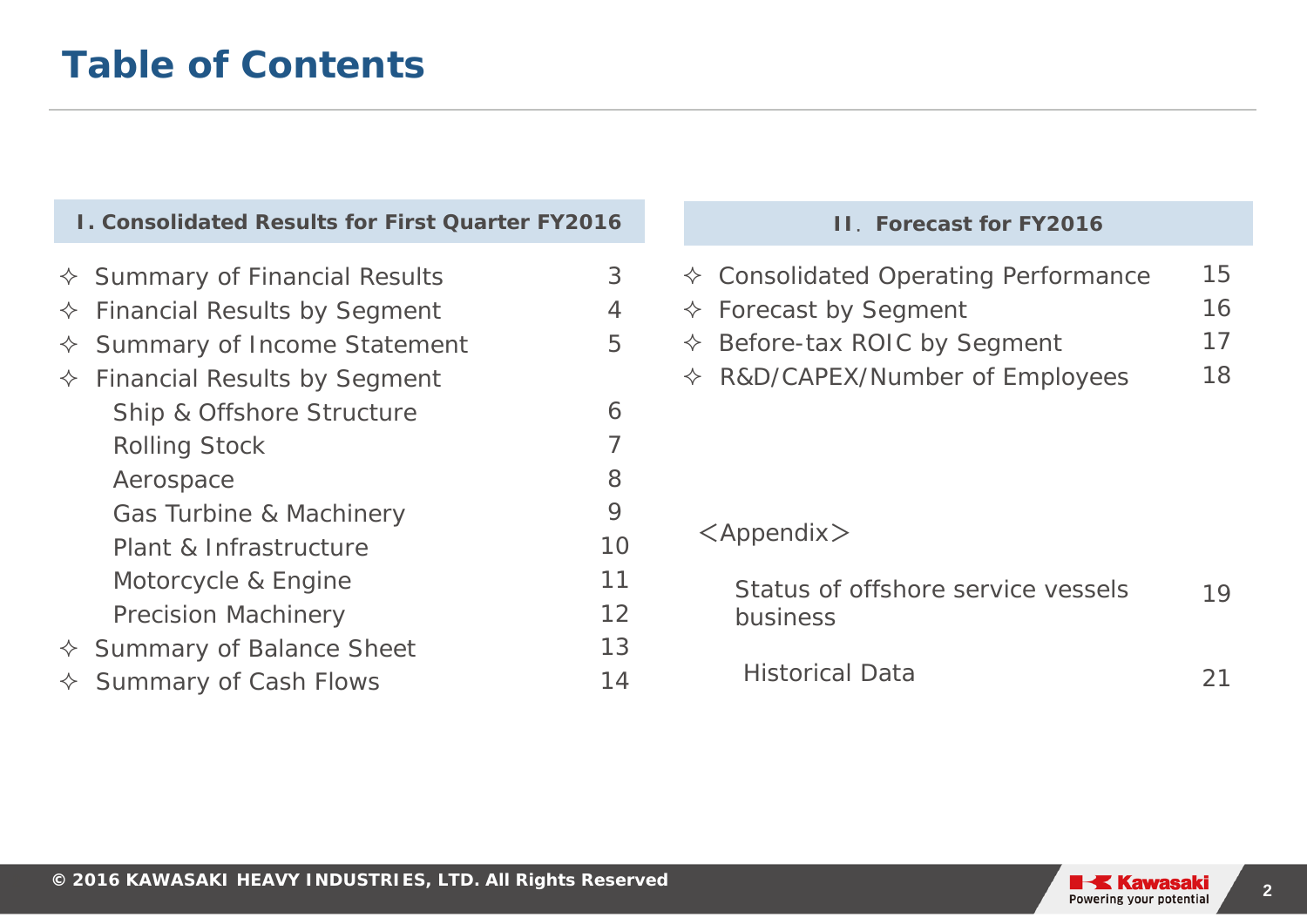|                                                |           |           | (Billion Yen)        |                                                                                                                                                                                                                                                                       |  |  |
|------------------------------------------------|-----------|-----------|----------------------|-----------------------------------------------------------------------------------------------------------------------------------------------------------------------------------------------------------------------------------------------------------------------|--|--|
|                                                |           |           |                      | vs. FY2015.1Q                                                                                                                                                                                                                                                         |  |  |
|                                                | FY2015.1Q | FY2016.1Q | Change               | < Orders Received ><br>Decreased mainly in Plant & Infrastructure                                                                                                                                                                                                     |  |  |
| <b>Orders Received</b>                         | 343.7     | 258.6     | ▲85.1                | segment<br>< Net Sales >                                                                                                                                                                                                                                              |  |  |
| <b>Net Sales</b>                               | 340.0     | 339.8     | $\triangle$ 0.1      | Net sales was on par with the previous<br>same period as a whole, due to increase in<br>Plant & Infrastructure, Ship & Offshore and<br>other segments, despite decrease due to                                                                                        |  |  |
| <b>Operating Income</b>                        | 14.8      | 15.9      | $+1.1$               | assignment of Construction Machinery<br>business<br>$\langle$ Profits $\rangle$                                                                                                                                                                                       |  |  |
| <b>Recurring Profit</b>                        | 15.3      | 5.7       | $\blacktriangle$ 9.6 | Increased in operating income due to<br>increased profit in Motorcycle & Engine,<br>Aerospace and other segments,<br>Decreased in Recurring profit and net<br>income attributable to owners of parent<br>due increase in foreign exchange losses and<br>other factors |  |  |
| Net Income attributable<br>to owners of parent | 7.4       | 4.7       | $\blacktriangle$ 2.6 |                                                                                                                                                                                                                                                                       |  |  |
| Weighted-average exchange rates                |           |           |                      |                                                                                                                                                                                                                                                                       |  |  |
| Yen / US\$                                     | 120.73    | 110.58    |                      | (For Reference)<br>Net Sales in Foreign Currencies<br>for FY2016.1Q (Billion)                                                                                                                                                                                         |  |  |
|                                                |           |           |                      | US\$<br><b>EUR</b>                                                                                                                                                                                                                                                    |  |  |
| Yen / EUR                                      | 132.37    | 126.57    |                      | 0.10<br>0.46                                                                                                                                                                                                                                                          |  |  |

| Yen / US\$ | 120.73 | 110.58 |
|------------|--------|--------|
| Yen / EUR  | 132.37 | 126.57 |

| US\$ | <b>EUR</b> |
|------|------------|
| 0.46 | 0.10       |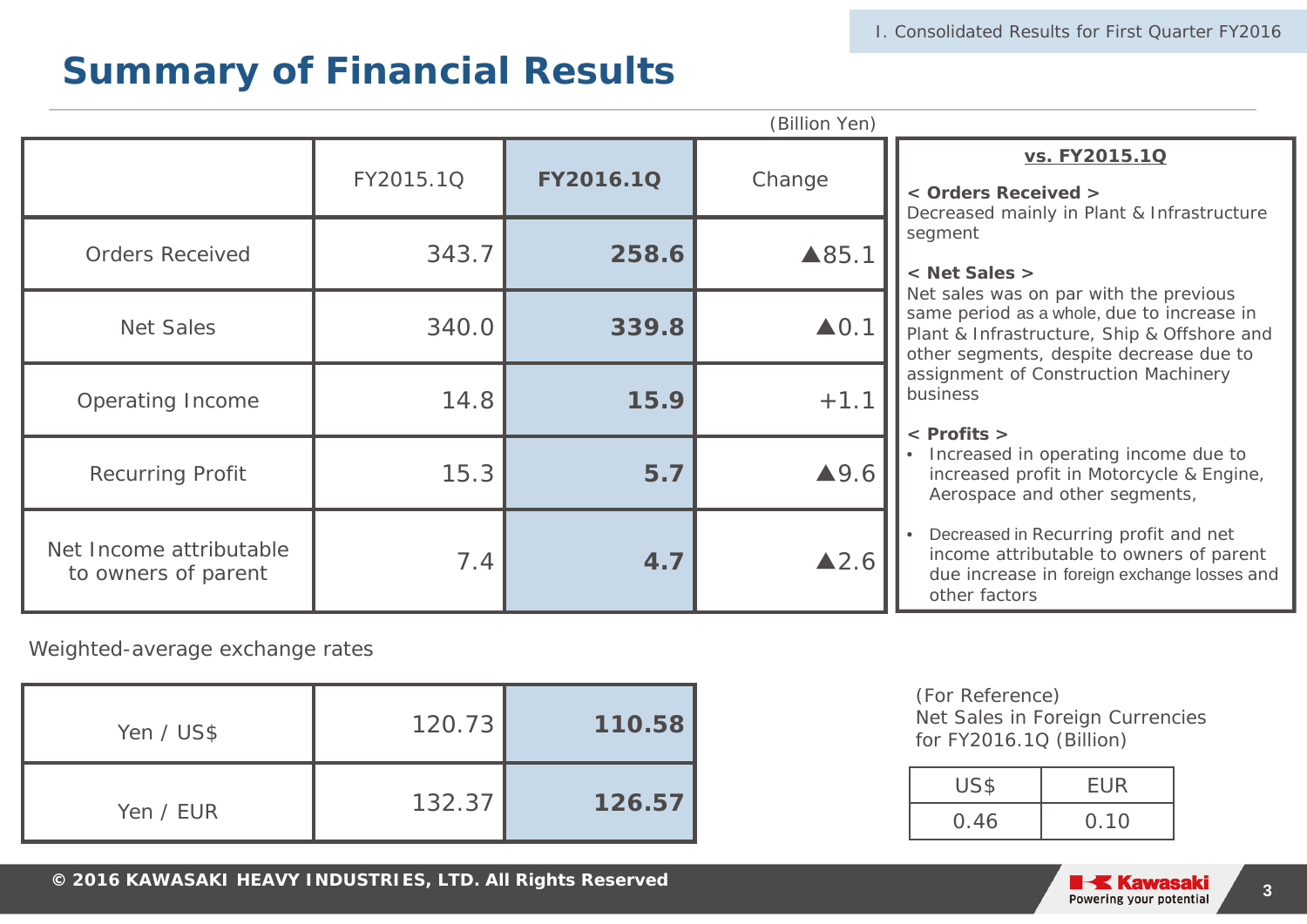### **Financial Results by Segment**

(Billion Yen)

|                                                                                                                                                        |                                                                                                             | <b>Orders Received</b> |         |              | <b>Net Sales</b><br>Operating Income |         |              |                     |        |
|--------------------------------------------------------------------------------------------------------------------------------------------------------|-------------------------------------------------------------------------------------------------------------|------------------------|---------|--------------|--------------------------------------|---------|--------------|---------------------|--------|
|                                                                                                                                                        | FY2015<br>10                                                                                                | <b>FY2016</b><br>1Q    | Change  | FY2015<br>1Q | <b>FY2016</b><br>1Q                  | Change  | FY2015<br>10 | <b>FY2016</b><br>1Q | Change |
| Ship & Offshore Structure                                                                                                                              | 17.2                                                                                                        | 2.2                    | $-14.9$ | 23.4         | 31.1                                 | $+7.6$  | $-0.5$       | 0.6                 | $+1.2$ |
| <b>Rolling Stock</b>                                                                                                                                   | 46.9                                                                                                        | 23.2                   | $-23.6$ | 32.1         | 28.8                                 | $-3.3$  | 1.5          | 0.7                 | $-0.7$ |
| Aerospace                                                                                                                                              | 52.6                                                                                                        | 41.6                   | $-10.9$ | 76.0         | 80.0                                 | $+4.0$  | 8.4          | 9.5                 | $+1.0$ |
| Gas Turbine & Machinery                                                                                                                                | 35.2                                                                                                        | 50.6                   | $+15.4$ | 51.9         | 49.1                                 | $-2.8$  | 3.6          | 3.2                 | $-0.3$ |
| Plant & Infrastructure                                                                                                                                 | 55.3                                                                                                        | 18.0                   | $-37.3$ | 23.4         | 31.7                                 | $+8.2$  | $-0.1$       | 0.6                 | $+0.7$ |
| Motorcycle & Engine                                                                                                                                    | 72.1                                                                                                        | 69.2                   | $-2.8$  | 72.1         | 69.2                                 | $-2.8$  | $-1.0$       | 0.3                 | $+1.3$ |
| <b>Precision Machinery</b>                                                                                                                             | 31.1                                                                                                        | 33.1                   | $+1.9$  | 29.9         | 32.9                                 | $+2.9$  | 1.8          | 2.1                 | $+0.2$ |
| Others                                                                                                                                                 | 32.9                                                                                                        | 20.2                   | $-12.7$ | 30.7         | 16.7                                 | $-14.0$ | 0.8          | 0.7                 | $-0.1$ |
| Eliminations and corporate*                                                                                                                            |                                                                                                             |                        |         | $\bar{ }$    |                                      |         | 0.2          | $-1.9$              | $-2.1$ |
| Total                                                                                                                                                  | 343.7                                                                                                       | 258.6                  | $-85.1$ | 340.0        | 339.8                                | $-0.1$  | 14.8         | 15.9                | $+1.1$ |
| ※ "Eliminations and corporate" includes some expenses incurred at Head Office which were not allocated to each industry segment for internal reporting |                                                                                                             |                        |         |              |                                      |         |              |                     |        |
|                                                                                                                                                        | © 2016 KAWASAKI HEAVY INDUSTRIES, LTD. All Rights Reserved<br><b>IK</b> Kawasaki<br>$\overline{\mathbf{4}}$ |                        |         |              |                                      |         |              |                     |        |

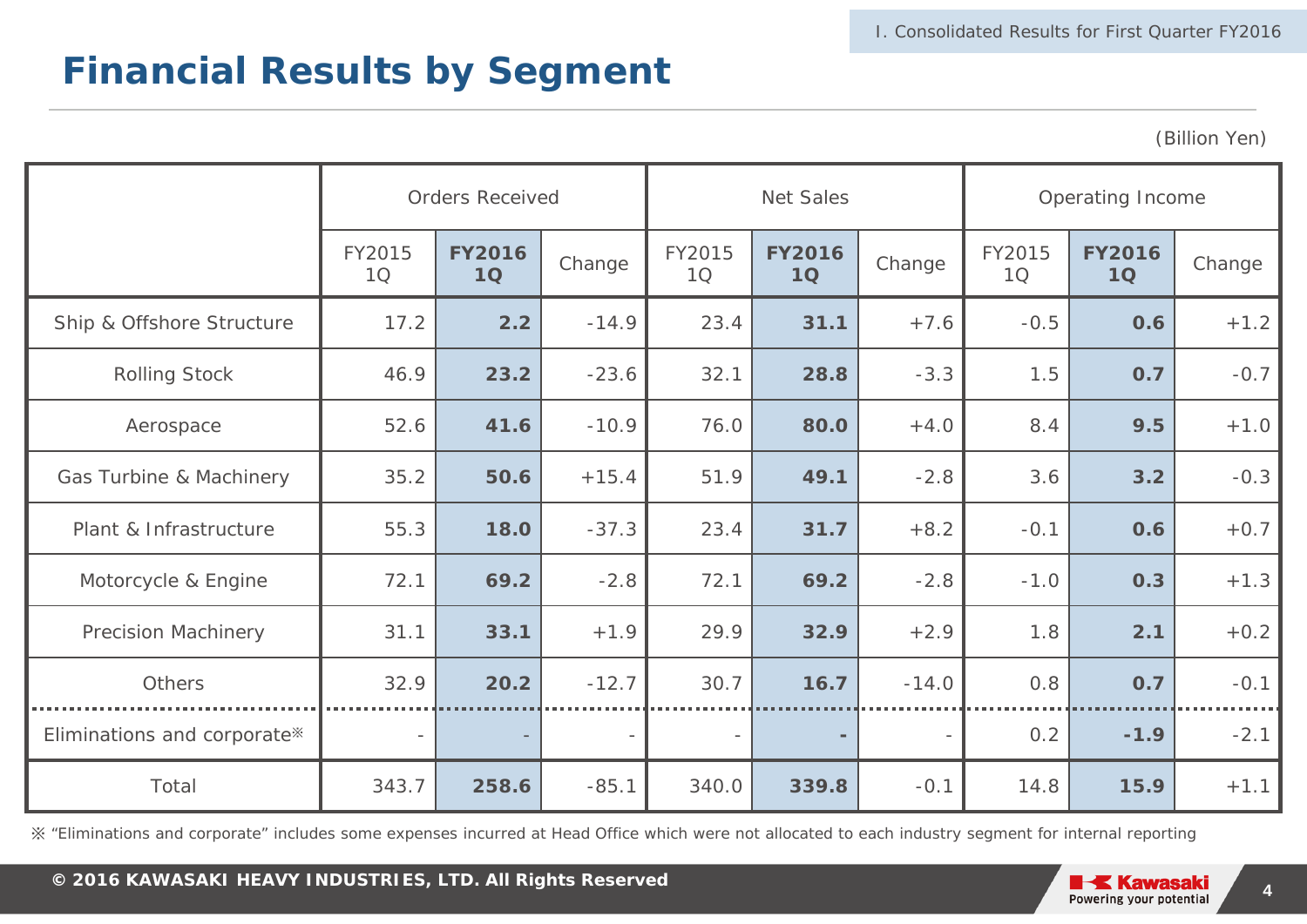|                                                                   |       |      |          |           |               | (Billion Yen)    |               |
|-------------------------------------------------------------------|-------|------|----------|-----------|---------------|------------------|---------------|
|                                                                   |       |      |          | FY2015.1Q |               | <b>FY2016.1Q</b> |               |
| < Operating Income >                                              | $\pm$ | 1.1  |          | 14.8      | $\rightarrow$ | 15.9)            |               |
| Net sales                                                         |       | 0.1  |          | 340.0     | $\rightarrow$ | 339.8            |               |
| Cost of sales                                                     |       | 1.0  |          | 281.2     | $\rightarrow$ | 280.2            | $\rightarrow$ |
| Selling, general & administrative expenses                        |       | 0.2  |          | 43.9      | $\rightarrow$ | 43.7             | $\rightarrow$ |
| Salaries and benefits                                             |       | 0.3  |          | 12.4      | $\rightarrow$ | 12.0             |               |
| R&D expenses<br>$\overline{\phantom{a}}$                          | $+$   | 0.7  |          | 8.6       | $\rightarrow$ | 9.4              |               |
| < Non-operating Income/Expenses >                                 |       | 10.7 |          | 0.5       | $\rightarrow$ | $-10.2$ )        |               |
| Net Interest expense (incl. dividend income)                      | $+$   | 0.1  | $\left($ | $-0.5$    | $\rightarrow$ | $-0.4$           |               |
| Equity in income of unconsolidated subsidiaries<br>and affiliates | $+$   | 0.6  |          | 0.2       | $\rightarrow$ | 0.9              |               |
| Gain and loss on foreign exchange                                 |       | 11.1 |          | $-0.2$    | $\rightarrow$ | $-11.3$          |               |
| <b>Others</b>                                                     |       | 0.4  |          | 1.1       | $\rightarrow$ | 0.6              |               |
|                                                                   |       |      |          |           |               |                  |               |
| < Extraordinary Income/Losses >                                   | $+$   | 2.2  |          |           | $\rightarrow$ | 2.2)             |               |

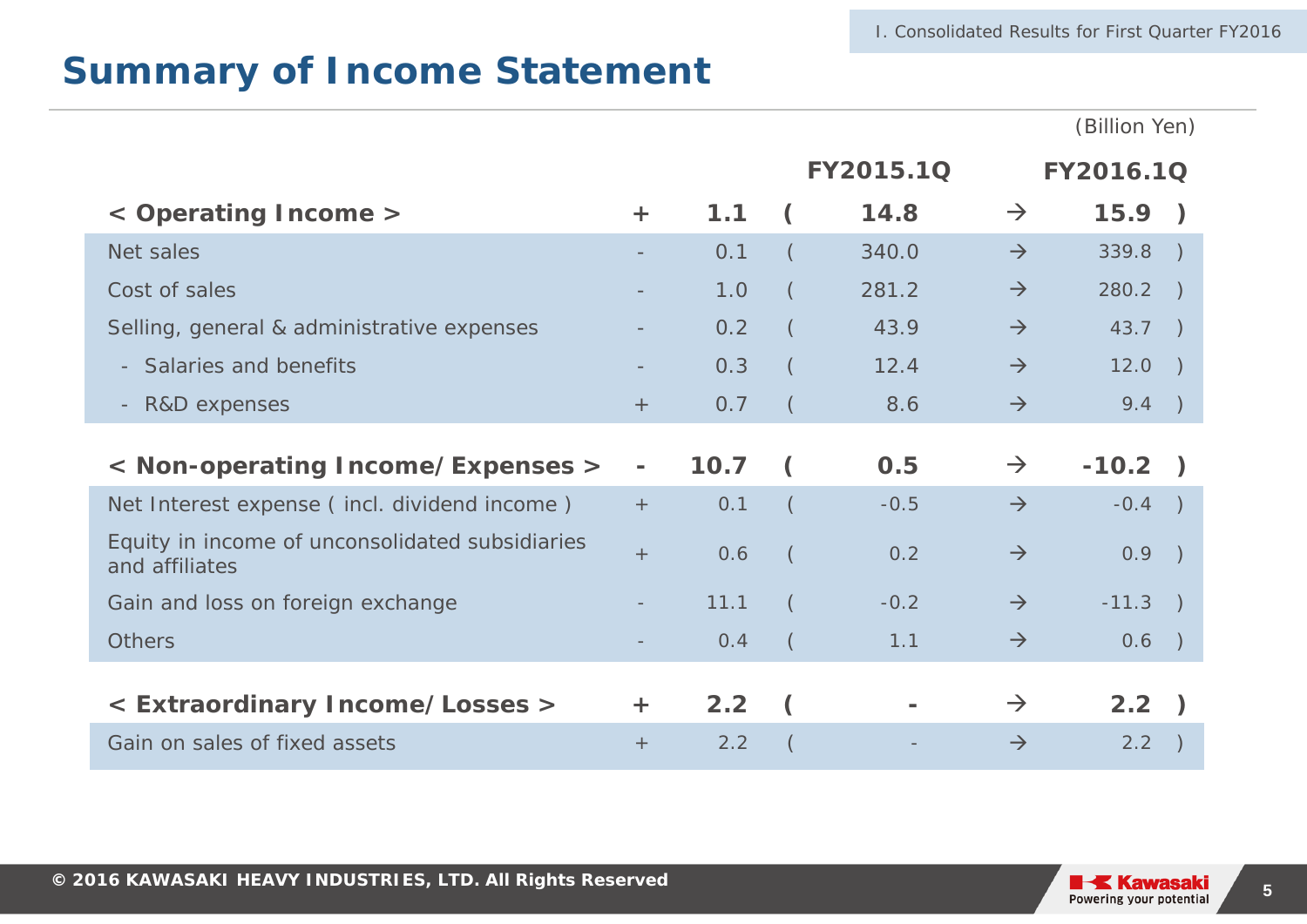Main Products: LNG carriers, LPG carriers, Offshore structures, Bulk carriers, Submarines



#### **FY2016.1Q**

#### ( vs. FY2015.1Q )

**Orders Received:** Decreased due to decrease in demandfor newly built ships

**Net Sales:** Increased due to increase in amount of shipbuilding of LNG carriers, LPG carriers and submarines and others factors, despite the effect of the appreciation of the yen

**Operating Income:** Improved due to sales increase, reversal of allowance for doubtful accounts resulting from appreciation of the yen, and other factors

#### **FY2016 Forecast**

( vs. FY2015 )

**Orders Received:** Expected to increase with orders received for a submarine for the MOD

**Net Sales :** Expected to increase due to increase in amount of shipbuilding of gas carriers

**Operating Income:** Expected to improve compared to the previous fiscal year where there was provision for loss on construction contracts

<Units of Orders Received and Sales of New Building Ships>

|                                 |                     | Orders Received | Sales                                         |           |
|---------------------------------|---------------------|-----------------|-----------------------------------------------|-----------|
|                                 | FY2015.1Q FY2016.1Q |                 | FY2015.1Q                                     | FY2016.1Q |
|                                 |                     |                 | completed In Process * completed In Process * |           |
| <b>LNG</b> carriers             |                     |                 |                                               |           |
| Small-sized LNG carriers        |                     |                 |                                               |           |
| <b>LPG</b> carriers             |                     |                 |                                               |           |
| Offshore service vessels        |                     |                 |                                               |           |
| <b>Bulk carriers</b>            |                     |                 |                                               |           |
| Submarines                      |                     |                 |                                               |           |
| Deep submergence rescue vehicle |                     |                 |                                               |           |
| Total                           |                     |                 | 10                                            |           |

※ Sales units by percentage-of-completion method

|                 | FY2014<br>Actual | FY2015<br>Actual | FY2016<br>Forecast |
|-----------------|------------------|------------------|--------------------|
| Before-tax ROIC | $6.0\%$          | $-38.4\%$        | 1.0%               |

 $(\text{unit})$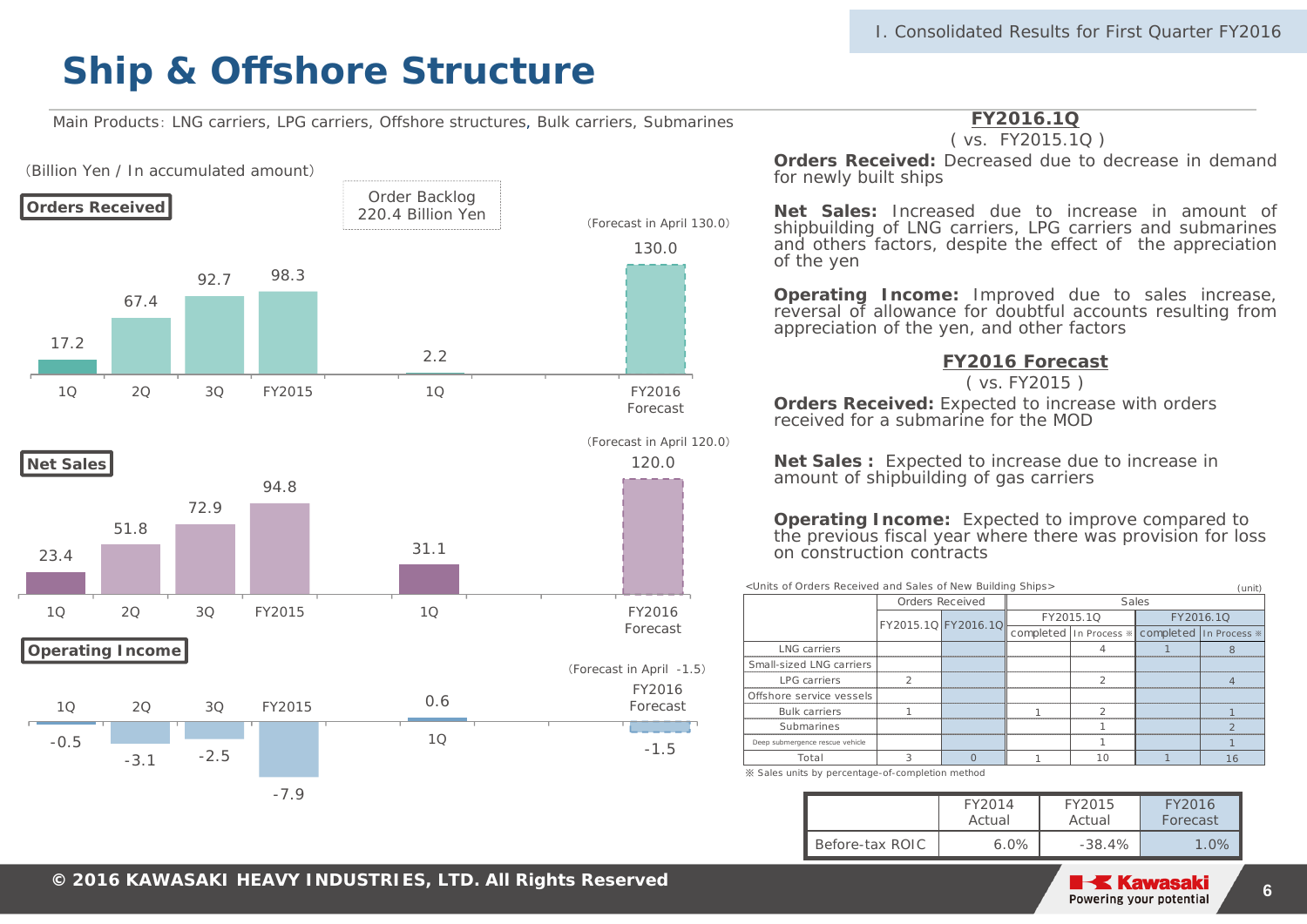Main Products : Electric train cars (incl. Shinkansen), Electric and diesel locomotives, Passenger coaches, Bogies, Gigacell® (High-Capacity, Full Sealed Ni-MH Battery)





**Operating Income**



### **FY2016.1Q**

#### ( vs. FY2015.1Q )

**Orders Received:** Decreased compared to the previous same period where <sup>a</sup> large-scale order for North America was received

**Net Sales:** Decreased due to decrease in rolling stock parts for overseas market and other factors

**Operating Income:** Decreased due to sales reduction, decrease in profitability and other factors

**FY2016 Forecast** 

( vs. FY2015 )

**Orders Received:** Expected to increase due to increase in orders received for overseas markets

**Net Sales:** Expected to remain at the same level as the previous fiscal year due to there being no significant change in both domestic and overseas markets

**Operating Income:** Expected to decrease due to decrease in profitability and other factors

|                 | FY2014 | FY2015   | FY2016   |
|-----------------|--------|----------|----------|
|                 | Actual | Actual   | Forecast |
| Before-tax ROIC | 8.7%   | $11.7\%$ | 8.0%     |

**© 2014 KAWASAKI HEAVY INDUSTRIES, LTD. All Rights Reserved**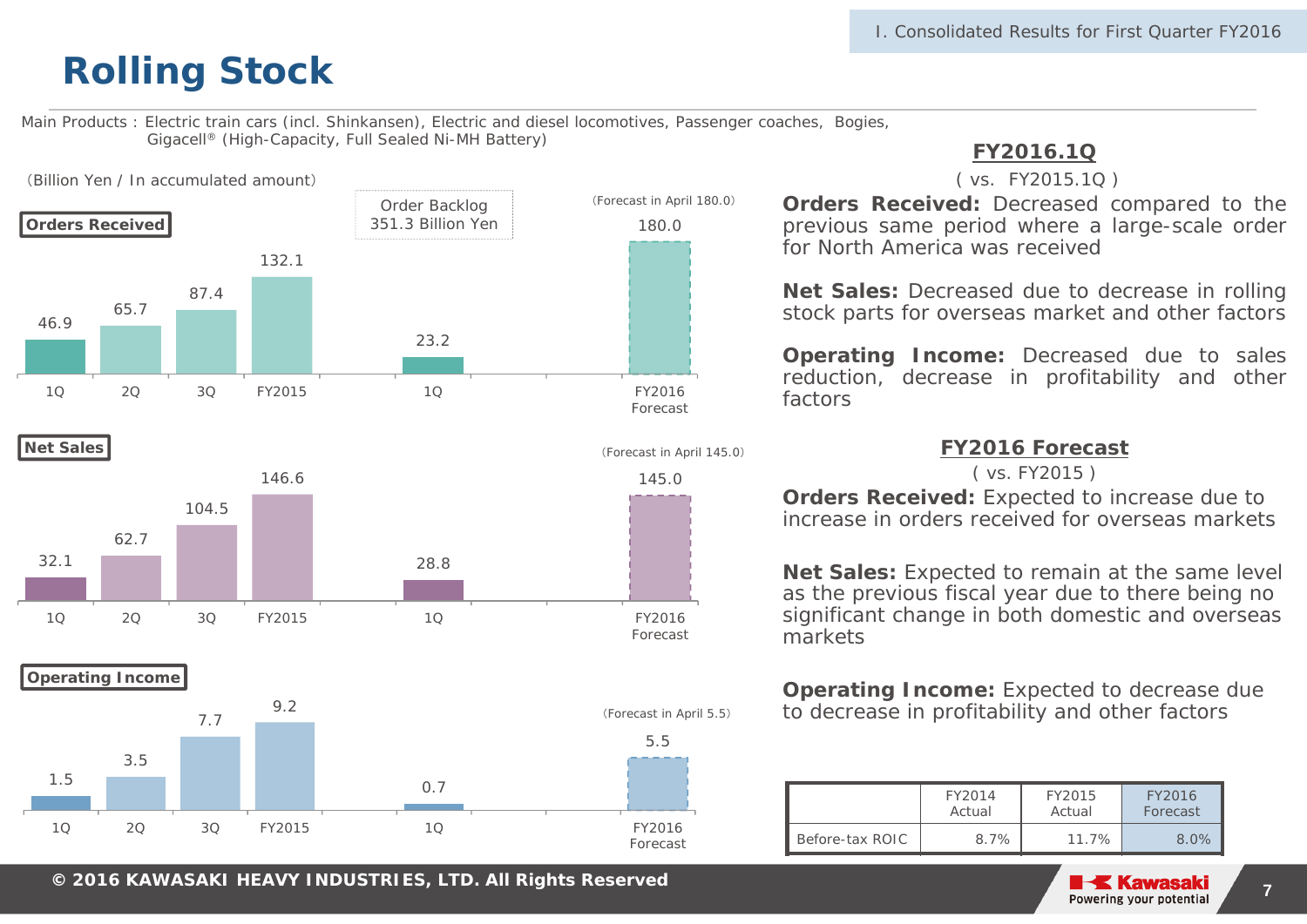Main Products : Aircrafts for Japan Ministry of Defense, Component parts for commercial aircrafts, Commercial helicopters, Missiles, Space equipment



**© 2014 KAWASAKI HEAVY INDUSTRIES, LTD. All Rights Reserved**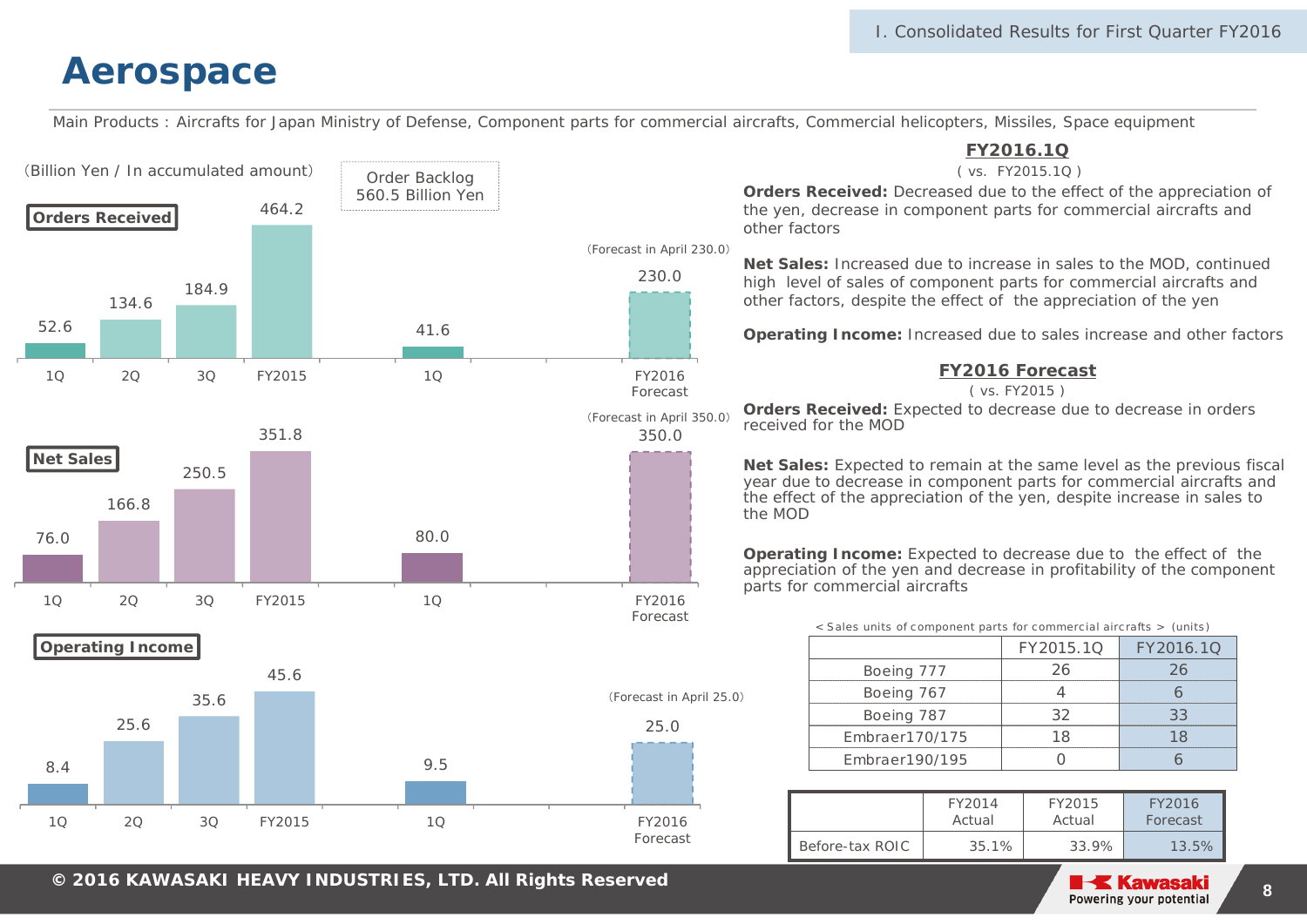Main Products : Jet engines, Gas turbine co-generation system, Gas engines, Diesel engines, Gas turbines & steam turbines for marine & land, Marine propulsion system, Aero-dynamic machinery



**FY2016.1Q**

( vs. FY2015.1Q)

**Orders Received:** Increased due to increase inorders received for gas engines for domestic market and other factors

**Net Sales:** Decreased due to decrease in sales to theMOD, the effect of the appreciation of the yen and other factors, despite increase in component parts of commercial aircraft jet engines

#### **Operating Income:** Decreased due to sales decrease

#### **FY2016 Forecast**

( vs. FY2015)

**Orders Received:** Expected to decrease due to decrease in component parts of commercial aircraft jet engines compared to the previous fiscal year where there were concentrated orders received for commercial aircraft jet engines, and decrease in marine machineries and other factors

**Net Sales**: Expected to increase due to increase in component parts of commercial aircraft jet engines, gas engines and other factors

**Operating Income:** Expected to decrease due to the effect of the appreciation of the yen, increase in allocation of non-recurring cost for new commercial aircraft jet engines projects and other factors, despite increase due to sales increase

|                 | FY2014  | FY2015 | FY2016   |
|-----------------|---------|--------|----------|
|                 | Actual  | Actual | Forecast |
| Before-tax ROIC | $5.7\%$ | 8.8%   | 6.3%     |

**9**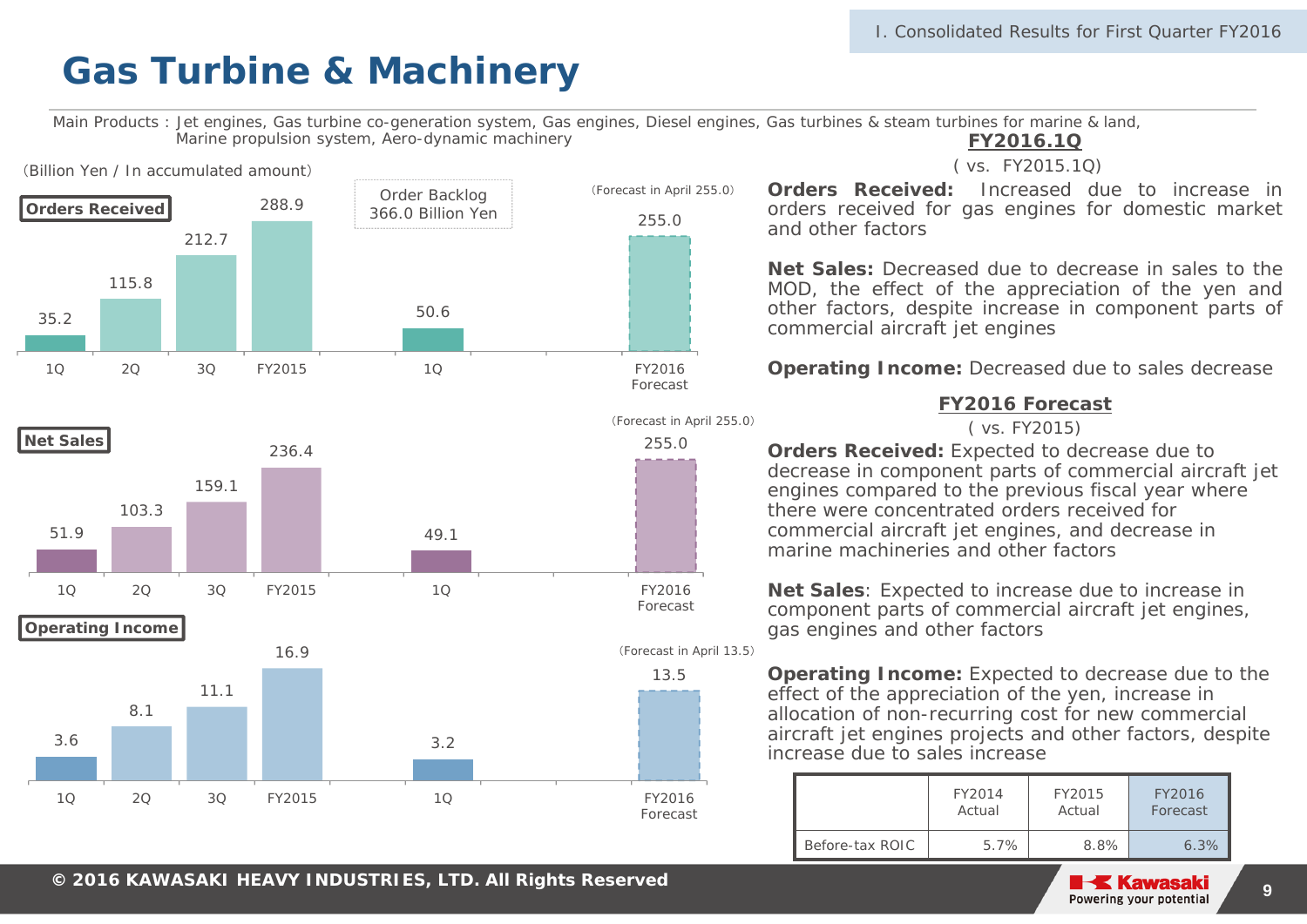## **Plant & Infrastructure**

Main Products: Industrial plants (cement, fertilizer and others), Power plants, LNG tanks, Municipal refuse incineration plants, Tunnel boring machines, Crushing machines

Forecast







### **FY2016.1Q**

#### ( vs. FY2015.1Q )

**Orders Received:** Decreased compared to the previous same period where large-scale orders including municipal refuse incineration plants were received

**Net Sales:** Increased due to progress in construction works of a chemical plant for overseas market

**Operating Income:** Improved due to sales increase

#### **FY2016 Forecast**

( vs.2015)

**Orders Received:** Expected to increase due to increase in orders received for municipal refuse incineration plants and others

**Net Sales:** Expected to increase due to increase in sales for overseas markets

**Operating Income:** Expected to decrease due to decrease in profitability resulting from increase in cost of construction and other factors, despite sales increase

|                 | FY2014 | FY2015   | FY2016   |
|-----------------|--------|----------|----------|
|                 | Actual | Actual   | Forecast |
| Before-tax ROIC | 14.3%  | $17.5\%$ | 16.3%    |

**© 2014 KAWASAKI HEAVY INDUSTRIES, LTD. All Rights Reserved <sup>10</sup> <sup>2016</sup>**

2Q 3Q FY2015 1Q FY2016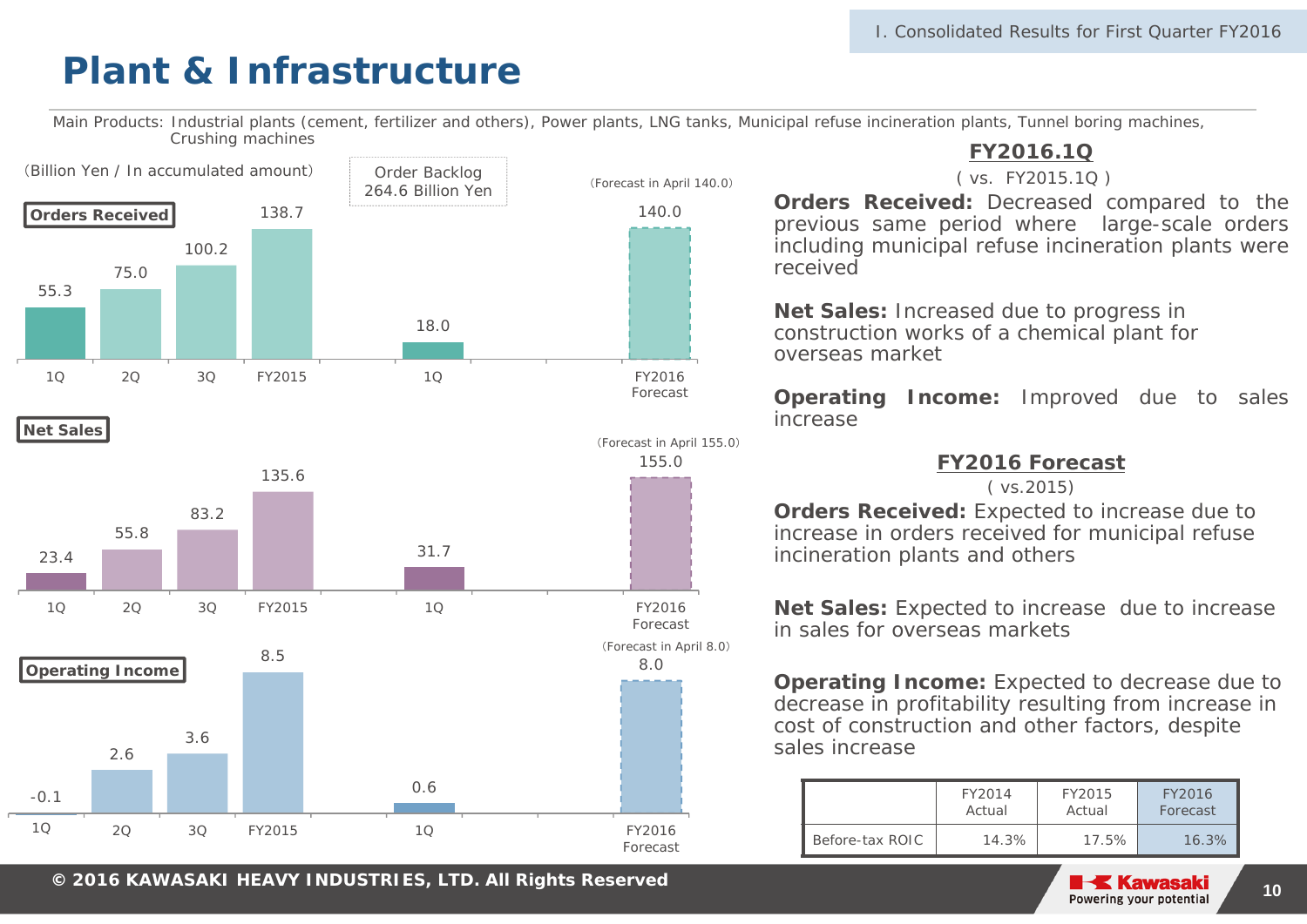### **Motorcycle & Engine**

Main Products: Motorcycles, Utility Vehicles, All-Terrain Vehicles(ATVs), Personal Watercraft, General-purpose Gasoline Engines

(T hous ands of units / Billion Y en)

(Billion Yen / In accumulated amount)



<Wholesales by Geographic Area for Consumer Products >

|                              |        | FY2015.1Q | FY2015  |        |        | FY2016.1Q | FY2016 Forecast |        |  |
|------------------------------|--------|-----------|---------|--------|--------|-----------|-----------------|--------|--|
|                              | Units  | Amount    | Units   | Amount | Units  | Amount    | Units           | Amount |  |
| Domestic                     |        | 4.2       | 15      | 13.2   | 4      | 3.9       | 16              | 13.6   |  |
| North America (incl. Canada) | 18(11) | 18.9      | 100(51) | 112.2  | 22(10) | 18.8      | 113(54)         | 106.6  |  |
| Europe                       | 15     | 13.6      | 64      | 55.2   | 19     | 15.0      | 64              | 51.8   |  |
| Emerging Countries & Others  | 64     | 21.5      | 340     | 106.3  | 73     | 20.8      | 319             | 101.9  |  |
| Total                        | 103    | 58.2      | 524     | 286.9  | 118    | 58.5      | 512             | 273.9  |  |

Note: 1) Sales units and amount include the following products

Units: Motorcycles, All-Terrain Vehicles (ATVs), Utility Vehicles and Personal Watercraft (Jet Ski®) A mount: The products mentioned above and parts for those products

2) Figures in the parenthesis ( ) represent motorcycle sales units

### **FY2016.1Q**

#### ( vs. FY2015.1Q )

**Net Sales:** Decreased due to the effect of the appreciation of the yen, sales decrease in general-purpose gasoline Engines and other factors, despite increase in motorcycles for developed countries and utility vehicles

**Operating Income:** Recovered due to improvement in model mix, despite decrease in profit resulting form sales decrease

#### **FY2016 Forecast**

#### ( vs.2015)

**Net Sales:** Expected to decrease due to sales decrease of motorcycles for Indonesia and the effect of the appreciation of the yen

**Operating Income:** Expected to decrease due to sales decrease

|                 | FY2014 | FY2015 | FY2016   |
|-----------------|--------|--------|----------|
|                 | Actual | Actual | Forecast |
| Before-tax ROIC | 7.3%   | 14.1%  | $10.2\%$ |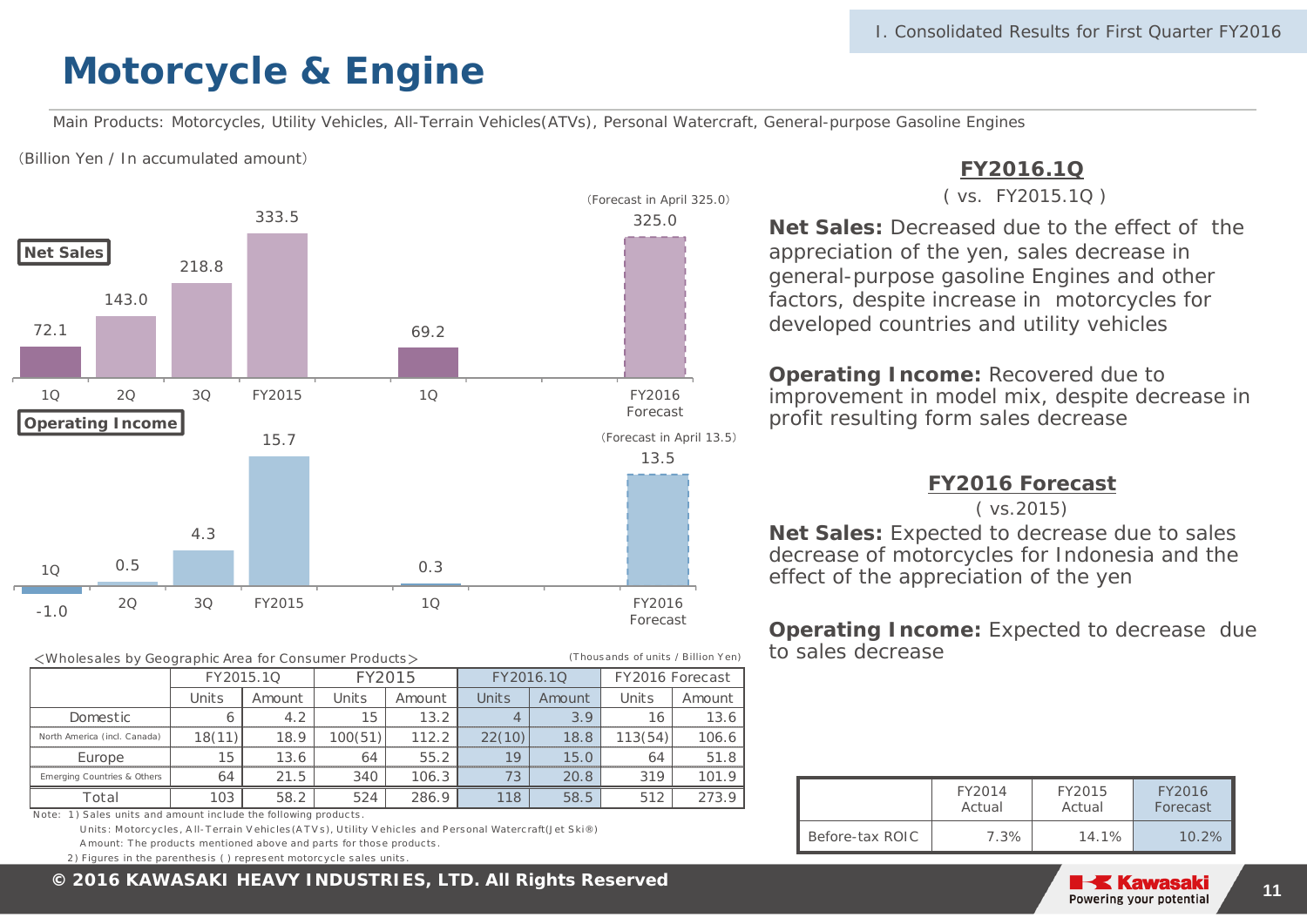### **Precision Machinery**

Main Products: Hydraulic components for construction machineries, Hydraulic components and systems for industrial machines, Marine application machines, Deck cranes and other marine deck equipment, Industrial robots, Medical and pharmaceutical robot



**© 2014 KAWASAKI HEAVY INDUSTRIES, LTD. All Rights Reserved <sup>12</sup> <sup>2016</sup>**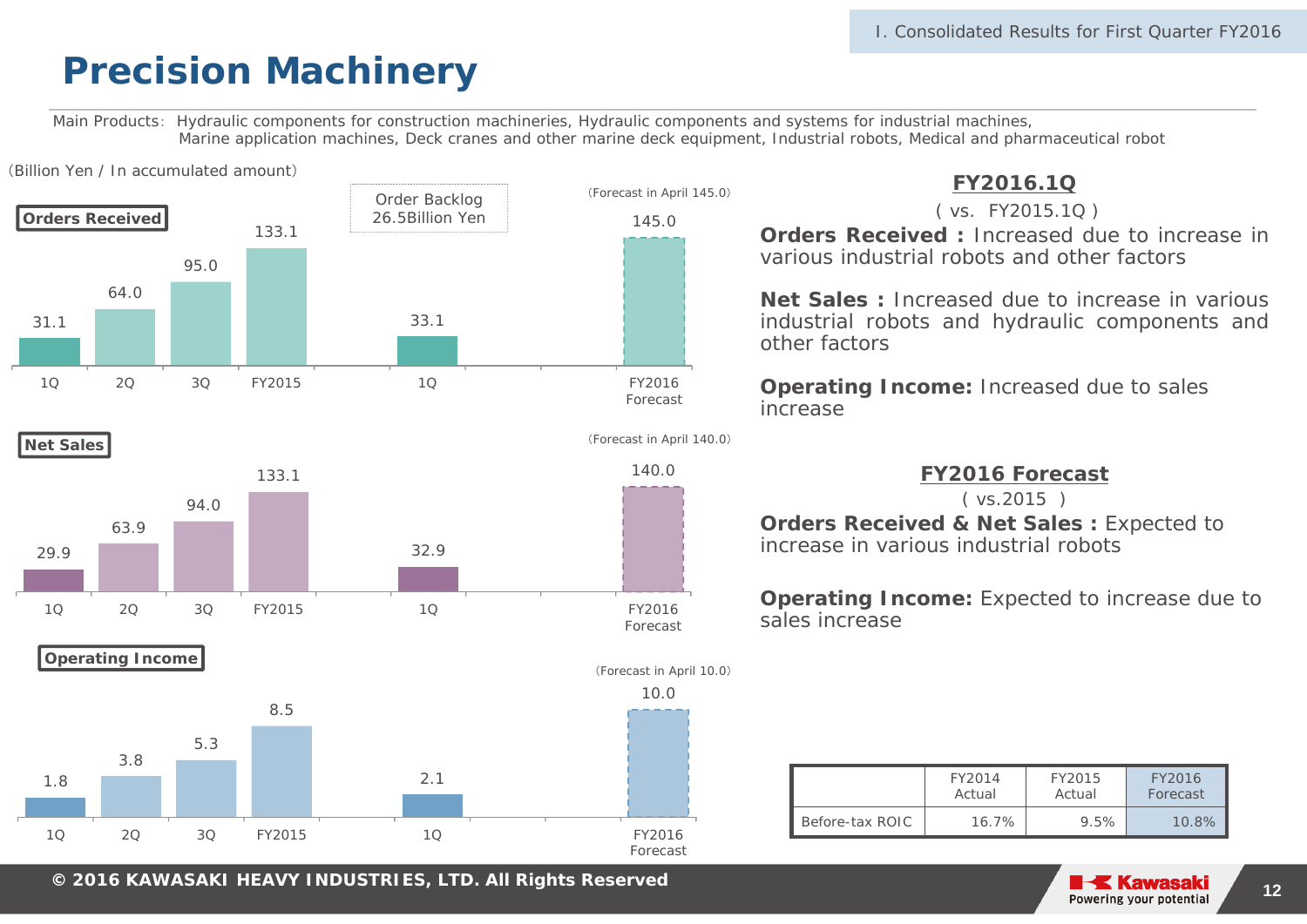### **Summary of Balance Sheet**

|                                            |                     |                            | (Billion Yen) |
|--------------------------------------------|---------------------|----------------------------|---------------|
|                                            | End of<br>Mar. 2016 | End of<br><b>Jun. 2016</b> | Change        |
| Cash on hand<br>and in banks               | 42.1                | 39.1                       | $-3.0$        |
| Trade receivables                          | 381.3               | 401.3                      | $+20.0$       |
| Inventories                                | 492.9               | 498.8                      | $+5.9$        |
| <b>Total fixed assets</b>                  | 452.0               | 448.5                      | $-3.4$        |
| Other assets                               | 251.9               | 259.6                      | $+7.6$        |
| <b>Total assets</b>                        | 1,620.4             | 1,647.6                    | $+27.1$       |
| Trade payables                             | 321.7               | 298.1                      | $-23.6$       |
| Interest-bearing<br>debt                   | 398.4               | 484.6                      | $+86.2$       |
| Advances from<br>customers                 | 170.4               | 169.5                      | $-0.8$        |
| Other liabilities                          | 284.1               | 270.6                      | $-13.5$       |
| <b>Total liabilities</b>                   | 1,174.8             | 1,222.9                    | $+48.1$       |
| Total shareholders'<br>equity              | 438.4               | 431.5                      | $-6.9$        |
| Other net assets                           | 7.2                 | $-6.8$                     | $-14.0$       |
| Total net assets                           | 445.6               | 424.6                      | $-20.9$       |
| <b>Total liabilities and</b><br>net assets | 1,620.4             | 1,647.6                    | $+27.1$       |

| Ratio of<br>shareholders' equity<br>to total assets | 26.6% | 24.9%  |  |
|-----------------------------------------------------|-------|--------|--|
| Net Debt Equity<br>Ratio                            | 82.5% | 108.3% |  |





### 【**Changes in CAPEX and others**】



**< Overview of Balance Sheet <sup>&</sup>gt;**On June 30, 2016, total assets increased from March 31, 2016, resulting form increase in trade receivables and advance payments. Total liabilities on June 30, 2016, increased due to increase in interest-bearing debt, despite decrease in trade payables. Total net assets decreased due to decrease in foreign currency translation adjustments, dividend payments and other factors

**© 2014 KAWASAKI HEAVY INDUSTRIES, LTD. All Rights Reserved <sup>13</sup> <sup>2016</sup>**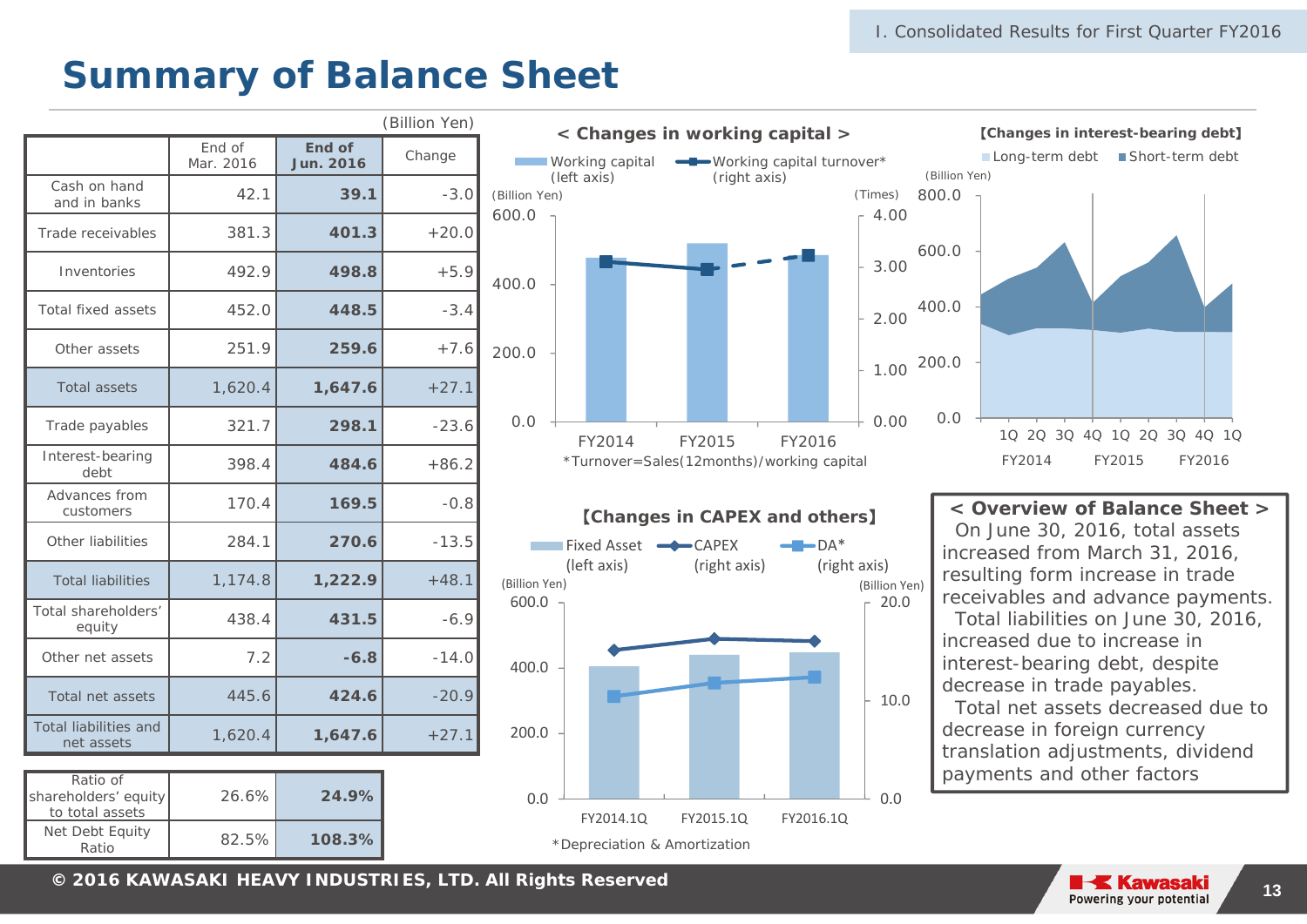### **Summary of Cash Flows**

|                                         |              |                     | (Billion Yen) |
|-----------------------------------------|--------------|---------------------|---------------|
|                                         | FY2015<br>10 | <b>FY2016</b><br>1Q | Change        |
| Cash flows from<br>operating activities | $-67.4$      | $-70.3$             | $-2.8$        |
| Cash flows from<br>investing activities | $-20.8$      | $-13.0$             | $+7.8$        |
| <b>Free Cash Flows</b>                  | $-88.2$      | $-83.3$             | $+4.9$        |
| Cash flows from<br>financing activities | 84.3         | 78.4                | $-5.9$        |

### 【**Overview of Cash Flows** 】 **(vs.FY2015.1Q)**

Cash flows from operating activities decreased due to increase in working capital in Aerospace segment and Gas Turbine & Machinery segments and other factors.

Cash outflows from investing activities decreased due to decrease in expenditures for CAPEX, income from sale of fixed assets and other factors.

Given the above mentioned changes, free cash flows increased compared to the previous same period.

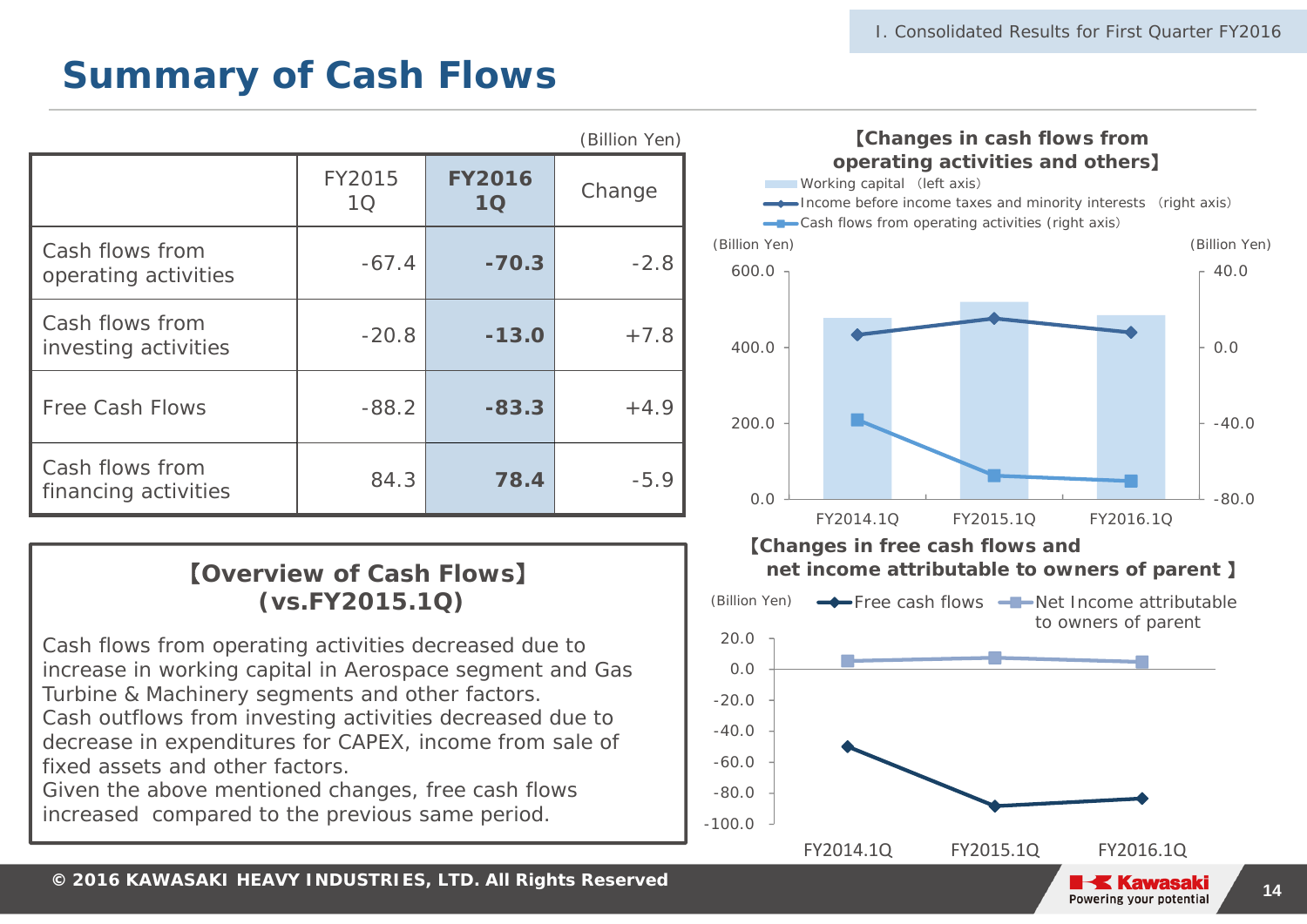### **Consolidated Operating Performance**

・ No changes in the forecast for FY2016 from April 27, 2016.

(Billion Yen)

|                                                | FY2015<br>Actual | <b>FY2016</b><br><b>Forecast</b> | Change   |
|------------------------------------------------|------------------|----------------------------------|----------|
| <b>Orders Received</b>                         | 1,693.6          | 1,500.0                          | $-193.6$ |
| <b>Net Sales</b>                               | 1,541.0          | 1,570.0                          | $+29.0$  |
| <b>Operating Income</b>                        | 95.9             | 70.0                             | $-25.9$  |
| <b>Recurring Profit</b>                        | 93.2             | 69.0                             | $-24.2$  |
| Net Income Attributable<br>to Owners of Parent | 46.0             | 49.0                             | $+3.0$   |
| Before-tax ROIC                                | 9.4%             | 8.3%                             | $-1.1%$  |
| <b>ROE</b>                                     | 10.6%            | 11.0%                            | $+0.4%$  |

Exchange Rates (actual & assumed)

| Yen / US\$ | 118.99 | 110 |  |
|------------|--------|-----|--|
| Yen / EUR  | 132.43 | 125 |  |

Note : Assumed rates are applied to the outstanding foreign exchange exposure as of July 29, 2016

**vs. FY2015**

#### **< Orders Received >**

Expected to decrease as a whole due to decrease in Aerospace segment where a large-scale order was received in the previous fiscal year and other factors

#### **< Net Sales >**

Expected to increase mainly in Ship & Offshore Structure, Gas Turbine & Machinery, Plant and Infrastructure and other segments

#### **< Profits >**

- • Operating income and recurring profit are expected to decrease due to the effect of the appreciation of the yen, decrease in profitability of the component parts for commercial aircrafts in Aerospace segment and other factors, despite continuing profit improvement activities such as improving productivity
	- Net income attributable to owners of parent is expected to increase, because there will not be partial write-down of deferred tax assets arising from changes in tax system and overseas business-related loss of a joint shipbuilding venture in Brazil

(For Reference)

•

Impact on profit by FX fluctuation of 1 Yen

|        | (Billion Yen) |                  |
|--------|---------------|------------------|
|        | Operating     | <b>Recurring</b> |
|        | Income        | Profit           |
| US\$   | 2.10(2.46)    | 2.07(2.49)       |
| FI IR. | 0.14(0.19)    | 0.19(0.23)       |

\* Figures in the parenthesis ( ) represent impact as of April 27, 2016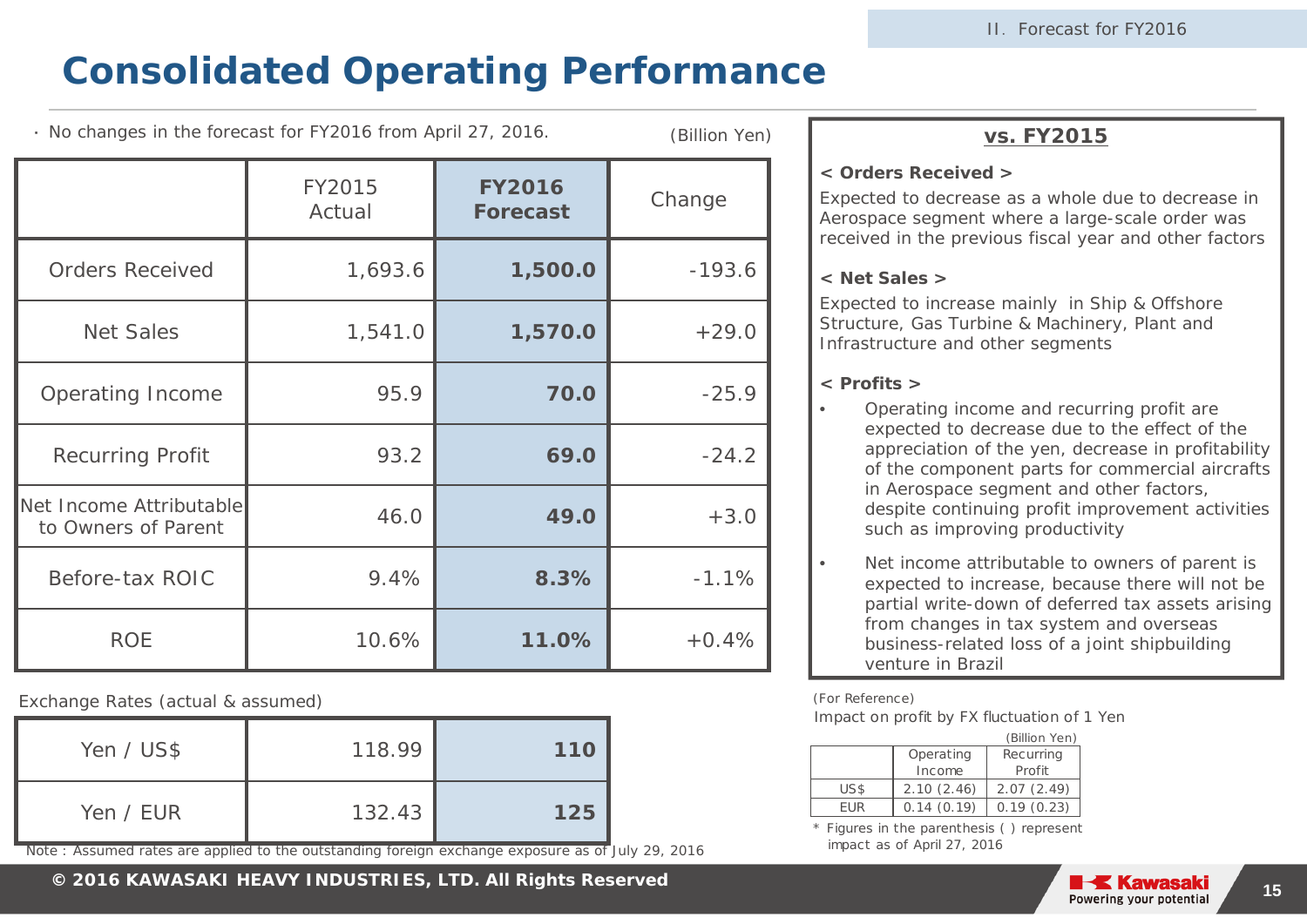## **Forecast by Segment**

・ No changes in the forecast for FY2016 from April 27, 2016.

(Billion Yen)

|                            | <b>Orders Received</b>   |                                  | <b>Net Sales</b> |                  |                                  | Operating Income |                  |                                  |         |
|----------------------------|--------------------------|----------------------------------|------------------|------------------|----------------------------------|------------------|------------------|----------------------------------|---------|
|                            | FY2015<br>Actual         | <b>FY2016</b><br><b>Forecast</b> | Change           | FY2015<br>Actual | <b>FY2016</b><br><b>Forecast</b> | Change           | FY2015<br>Actual | <b>FY2016</b><br><b>Forecast</b> | Change  |
| Ship & Offshore Structure  | 98.3                     | 130.0                            | $+31.7$          | 94.8             | 120.0                            | $+25.2$          | $-7.9$           | $-1.5$                           | $+6.4$  |
| <b>Rolling Stock</b>       | 132.1                    | 180.0                            | $+47.9$          | 146.6            | 145.0                            | $-1.6$           | 9.2              | 5.5                              | $-3.7$  |
| Aerospace                  | 464.2                    | 230.0                            | $-234.3$         | 351.8            | 350.0                            | $-1.8$           | 45.6             | 25.0                             | $-20.6$ |
| Gas Turbine & Machinery    | 288.9                    | 255.0                            | $-33.9$          | 236.4            | 255.0                            | $+18.6$          | 16.9             | 13.5                             | $-3.4$  |
| Plant & Infrastructure     | 138.7                    | 140.0                            | $+1.2$           | 135.6            | 155.0                            | $+19.4$          | 8.5              | 8.0                              | $-0.5$  |
| Motorcycle & Engine        | 333.5                    | 325.0                            | $-8.5$           | 333.5            | 325.0                            | $-8.5$           | 15.7             | 13.5                             | $-2.2$  |
| <b>Precision Machinery</b> | 133.1                    | 145.0                            | $+11.9$          | 133.1            | 140.0                            | $+6.9$           | 8.5              | 10.0                             | $+1.5$  |
| Others                     | 104.4                    | 95.0                             | $-9.4$           | 108.8            | 80.0                             | $-28.8$          | 2.8              | <b>4.0</b>                       | $+1.2$  |
| Eliminations and corporate | $\overline{\phantom{a}}$ |                                  |                  |                  |                                  |                  | $-3.7$           | $-8.0$                           | $-4.3$  |
| Total                      | 1,693.6                  | 1,500.0                          | $-193.7$         | 1,541.0          | 1,570.0                          | $+29.0$          | 95.9             | 70.0                             | $-25.9$ |

※ "Eliminations and corporate" includes some expenses incurred at Head Office which were not allocated to each industry segment for internal reporting

**© 2014 KAWASAKI HEAVY INDUSTRIES, LTD. All Rights Reserved <sup>16</sup> <sup>2016</sup>**

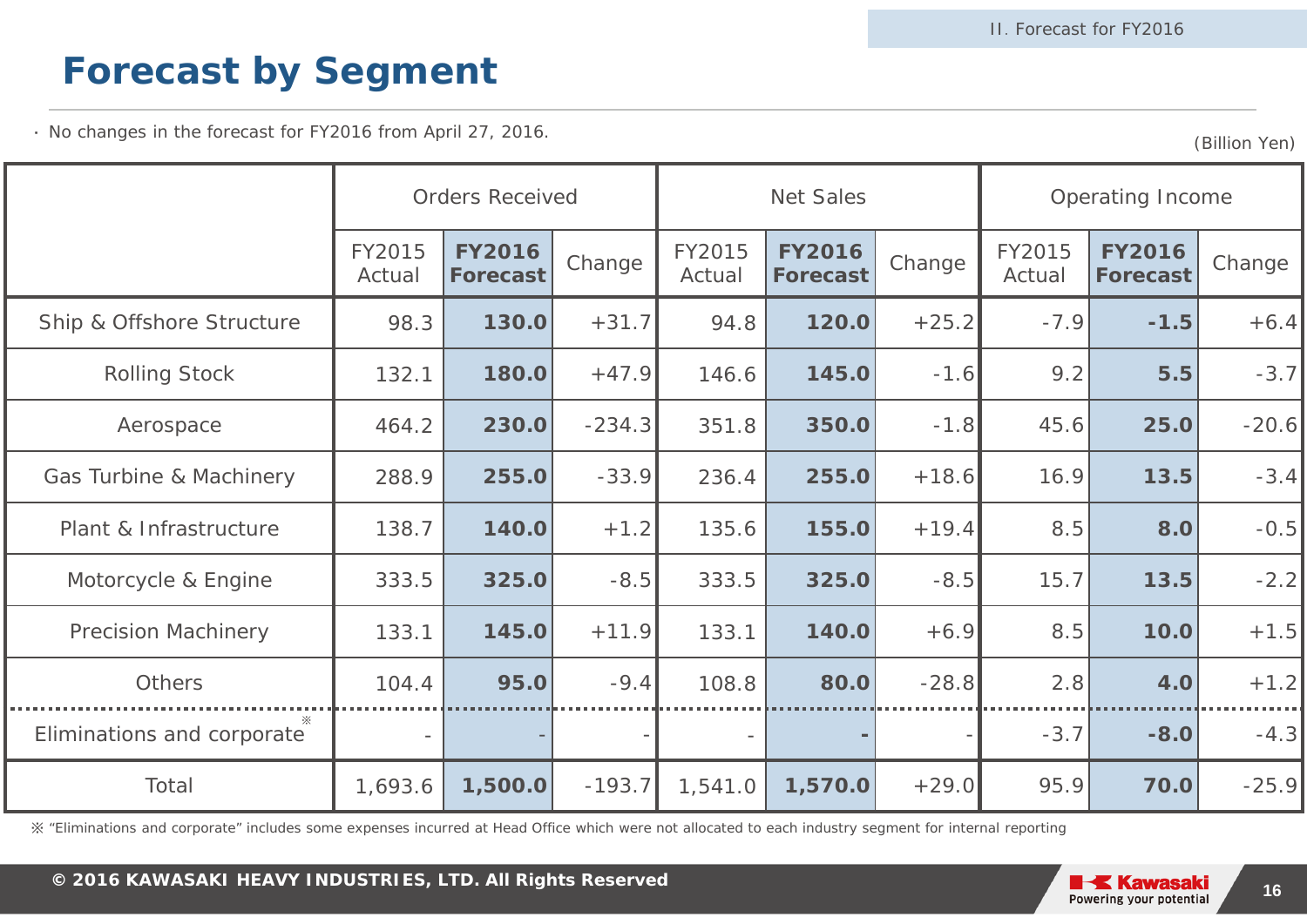### **Before-tax ROIC by Segment**

・ No changes in the forecast for FY2016 from April 27, 2016.

|                              |                  | Before-tax ROIC<br>((EBIT+ Interest Expense)/<br><b>Invested Capital)</b> |          | <b>Operating Income Margin</b><br>(Operating Income / Net Sales) |                                  |         | Asset Turnover (Times)<br>(Net Sales / Total Assets) |                                  |         |
|------------------------------|------------------|---------------------------------------------------------------------------|----------|------------------------------------------------------------------|----------------------------------|---------|------------------------------------------------------|----------------------------------|---------|
|                              | FY2015<br>Actual | <b>FY2016</b><br><b>Forecast</b>                                          | Change   | FY2015<br>Actual                                                 | <b>FY2016</b><br><b>Forecast</b> | Change  | FY2015<br>Actual                                     | <b>FY2016</b><br><b>Forecast</b> | Change  |
| Ship & Offshore<br>Structure | $-38.4%$         | 1.0%                                                                      | $+39.4%$ | $-8.3%$                                                          | $-1.2%$                          | $+7.1%$ | 0.61                                                 | 0.75                             | $+0.14$ |
| <b>Rolling Stock</b>         | 11.7%            | 8.0%                                                                      | $-3.7%$  | 6.3%                                                             | 3.7%                             | $-2.6%$ | 0.85                                                 | 0.90                             | $+0.05$ |
| Aerospace                    | 33.9%            | 13.5%                                                                     | $-20.4%$ | 12.9%                                                            | 7.1%                             | $-5.8%$ | 0.92                                                 | 0.80                             | $-0.12$ |
| Gas Turbine &<br>Machinery   | 8.8%             | 6.3%                                                                      | $-2.5%$  | 7.1%                                                             | 5.2%                             | $-1.9%$ | 0.75                                                 | 0.70                             | $-0.05$ |
| Plant & Infrastructure       | 17.5%            | 16.3%                                                                     | $-1.2%$  | 6.2%                                                             | 5.1%                             | $-1.1%$ | 1.12                                                 | 1.30                             | $+0.18$ |
| Motorcycle & Engine          | 14.1%            | 10.2%                                                                     | $-3.9%$  | 4.7%                                                             | 4.1%                             | $-0.6%$ | 1.36                                                 | 1.30                             | $-0.06$ |
| <b>Precision Machinery</b>   | 9.5%             | 10.8%                                                                     | $+1.3%$  | 6.4%                                                             | 7.1%                             | $+0.7%$ | 0.93                                                 | 0.95                             | $+0.02$ |
| Total                        | 9.4%             | 8.3%                                                                      | $-1.1%$  | 6.2%                                                             | 4.4%                             | $-1.8%$ | 0.95                                                 | 0.95                             | 0.00    |

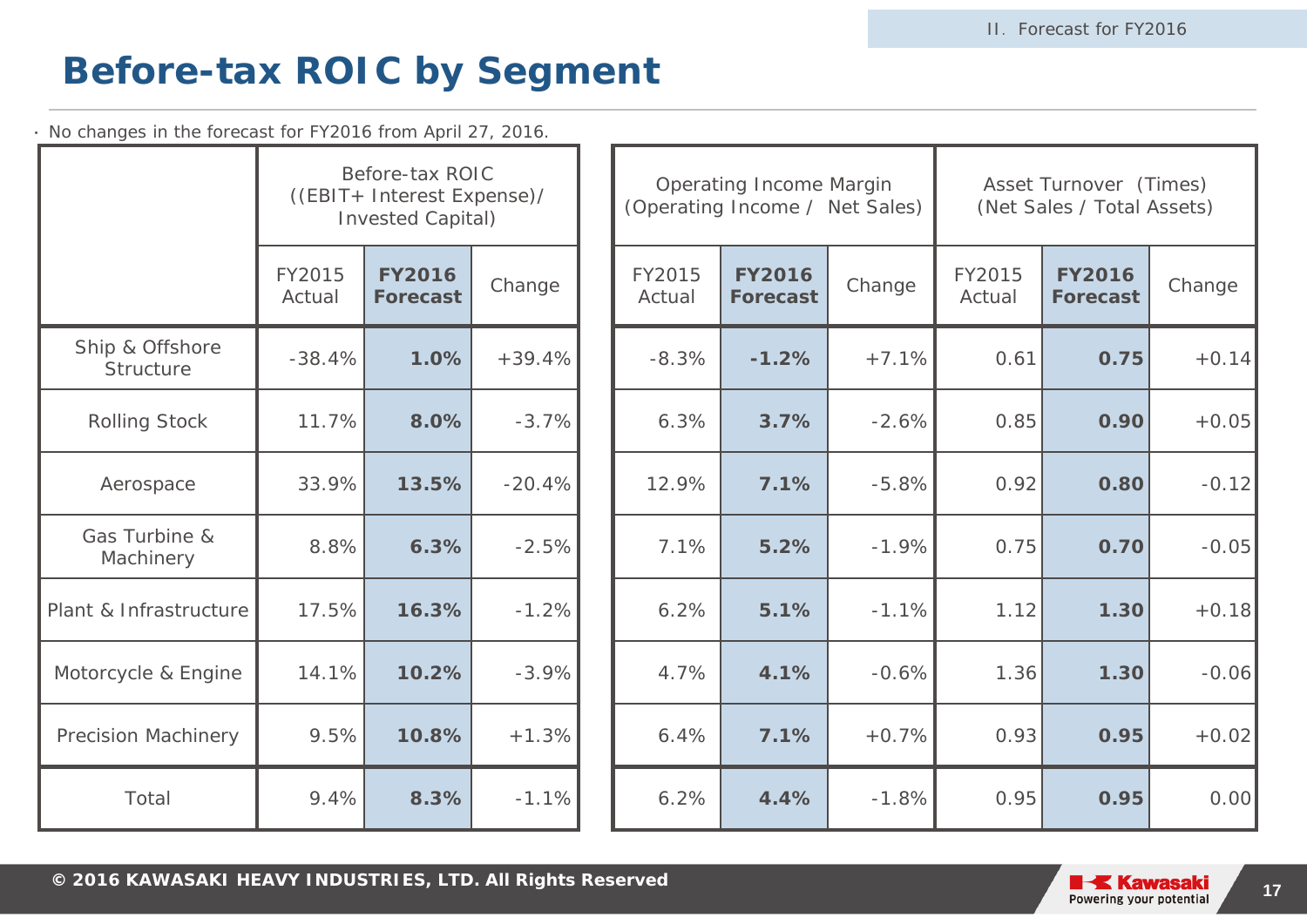### **R&D/CAPEX/Number of Employees**

| No changes in the forecast for FY2016 from April 27, 2016. |                  |                  |                                  |  |  |
|------------------------------------------------------------|------------------|------------------|----------------------------------|--|--|
|                                                            | FY2014<br>Actual | FY2015<br>Actual | <b>FY2016</b><br><b>Forecast</b> |  |  |
| <b>R&amp;D Expenses</b>                                    | 41.6             | 43.6             | 47.0                             |  |  |
| <b>CAPEX</b><br>(Construction Base)                        | 80.0             | 76.3             | 98.0                             |  |  |
| Depreciation & Amortization                                | 44.5             | 49.0             | 56.0                             |  |  |
| <b>Domestic</b>                                            | 26,019           | 25,897           | 26,700                           |  |  |
| Overseas                                                   | 9,452            | 8,708            | 9,000                            |  |  |
| Number of Employees                                        | 35,471           | 34,605           | 35,700                           |  |  |

・ Capital expenditures represent the total of newly recorded property, plant and equipment and newly recorded intangible assets. Depreciation & amortization represents depreciation/amortization expenses for property, plant and equipment and intangible assets.

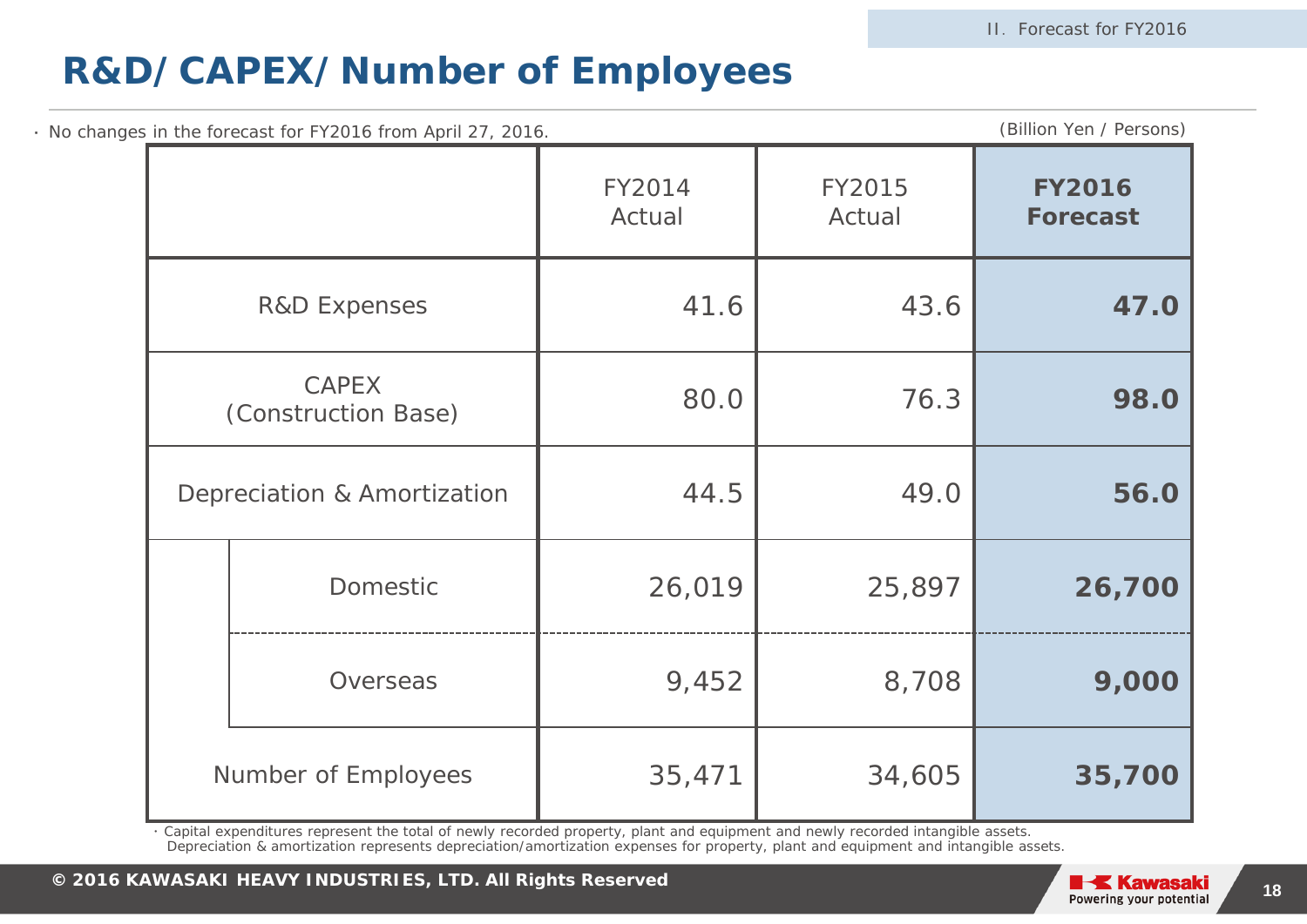## Status of offshore service vessels business

## 1.**Joint Venture Project in Brazil**

- • A Brazilian court accepted the request made by Sete Brasil, the parent company of orderer of drill ships, for bankruptcy protection on June 13<sup>th</sup>. Sete Brasil has 60 working days to present a recovery plan for creditors.
- $\bullet$  The recovery plan of Sete Brasil will affect business condition of Enseada, our Brazilian joint venture, and two drill ships, now construction activities have been suspended, that Enseada originally received order and KHI undertook construction of hull parts.

 Therefore, we are collecting relevant information and looking into our future course of action.

- • KHI wrote off total amount of investment on and loans receivable to Enseada, and all trade receivable and work in process for hull parts of drill ships, except possible collection of about ¥5 billion which is evaluated by the third party.
- • KHI does not give any debt guarantee to Enseada, nor bear any contractual obligation to increase funding for Enseada.

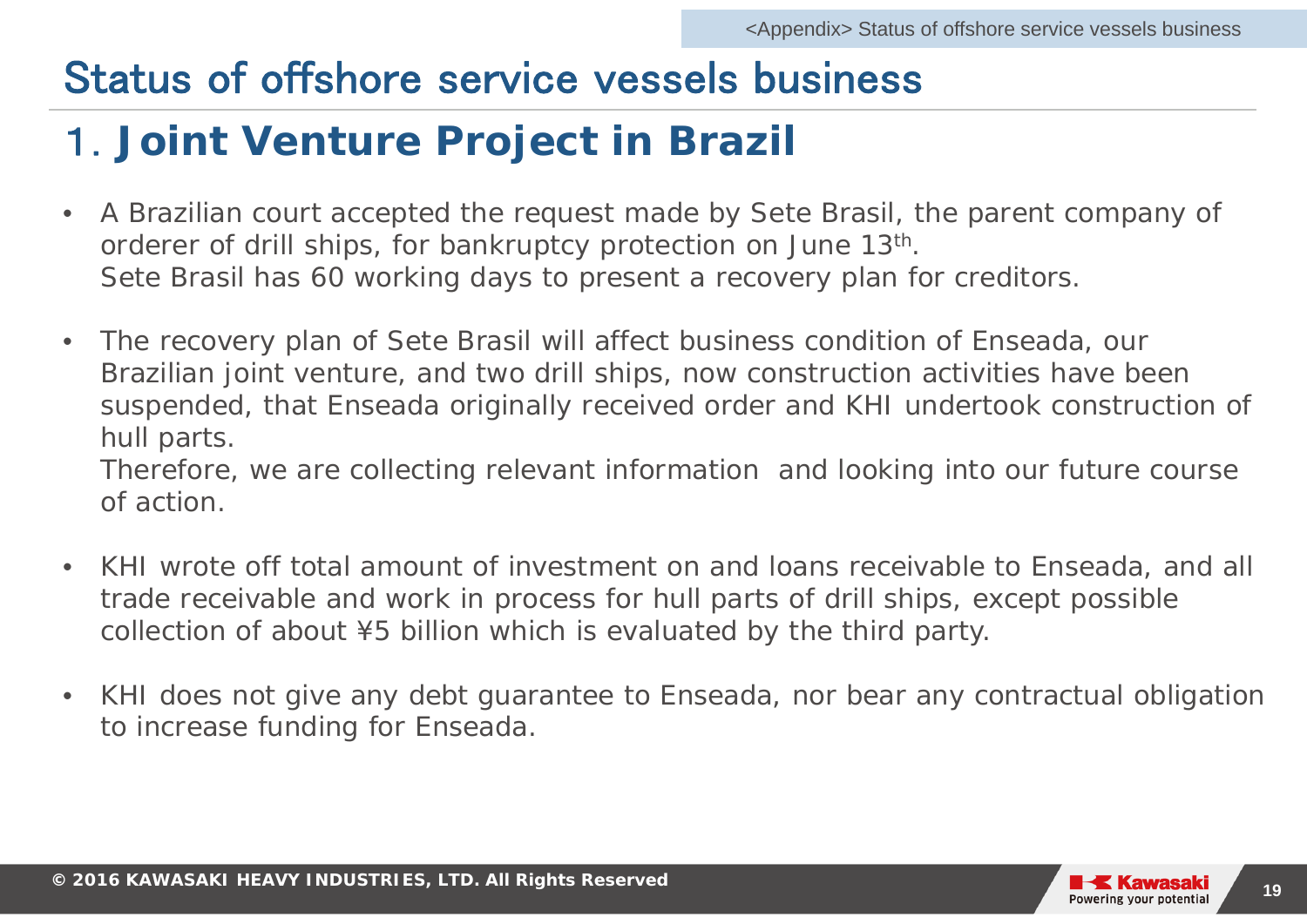## Status of offshore service vessels business

## 2.**Offshore service vessel for a ship owner in Norway**

- • KHI now designs the offshore service vessel for a ship owner in Norway, and procures major equipment for the ship. Although progress of design is behind the schedule, we plan to start building the ship within fiscal year 2016, and we expect to complete the building and deliver it to the ship owner by the delivery date agreed on the shipbuilding contract.
- • The ship has high general usefulness. It can be used for maintenance for working oil well tubular or abandoning a well as well as drilling new offshore oil wells or gas fields.
- $\bullet$  It is smaller than drill ship or semisubmersible oil drilling rig and can reduce work cost.
- $\bullet$  Business environment related to offshore is severe due to low oil price. We will focus on building the ship for the time being, watching the trend of offshore market.

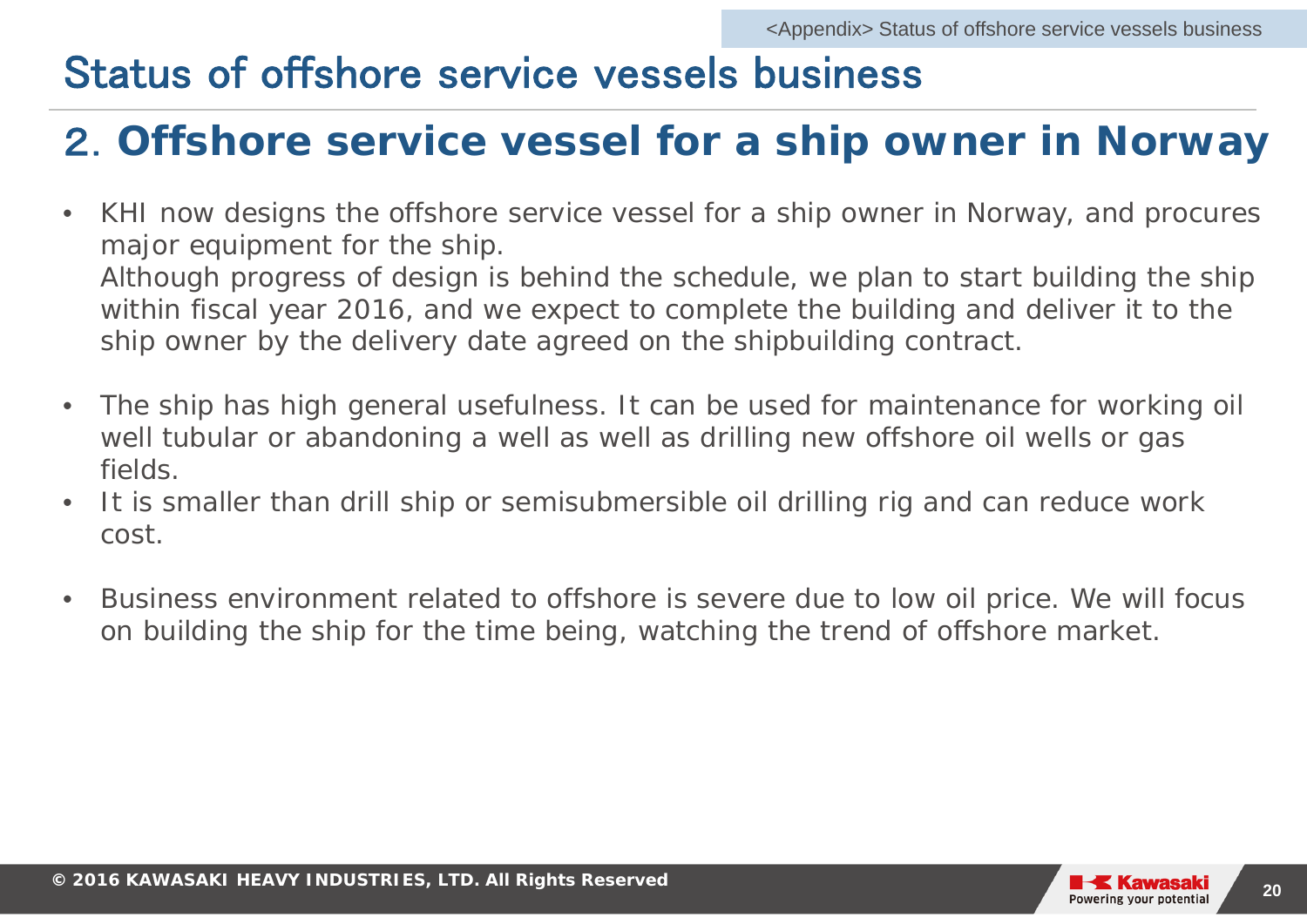### **Historical Data**



**© 2014 KAWASAKI HEAVY INDUSTRIES, LTD. All Rights Reserved <sup>21</sup> <sup>2016</sup>**